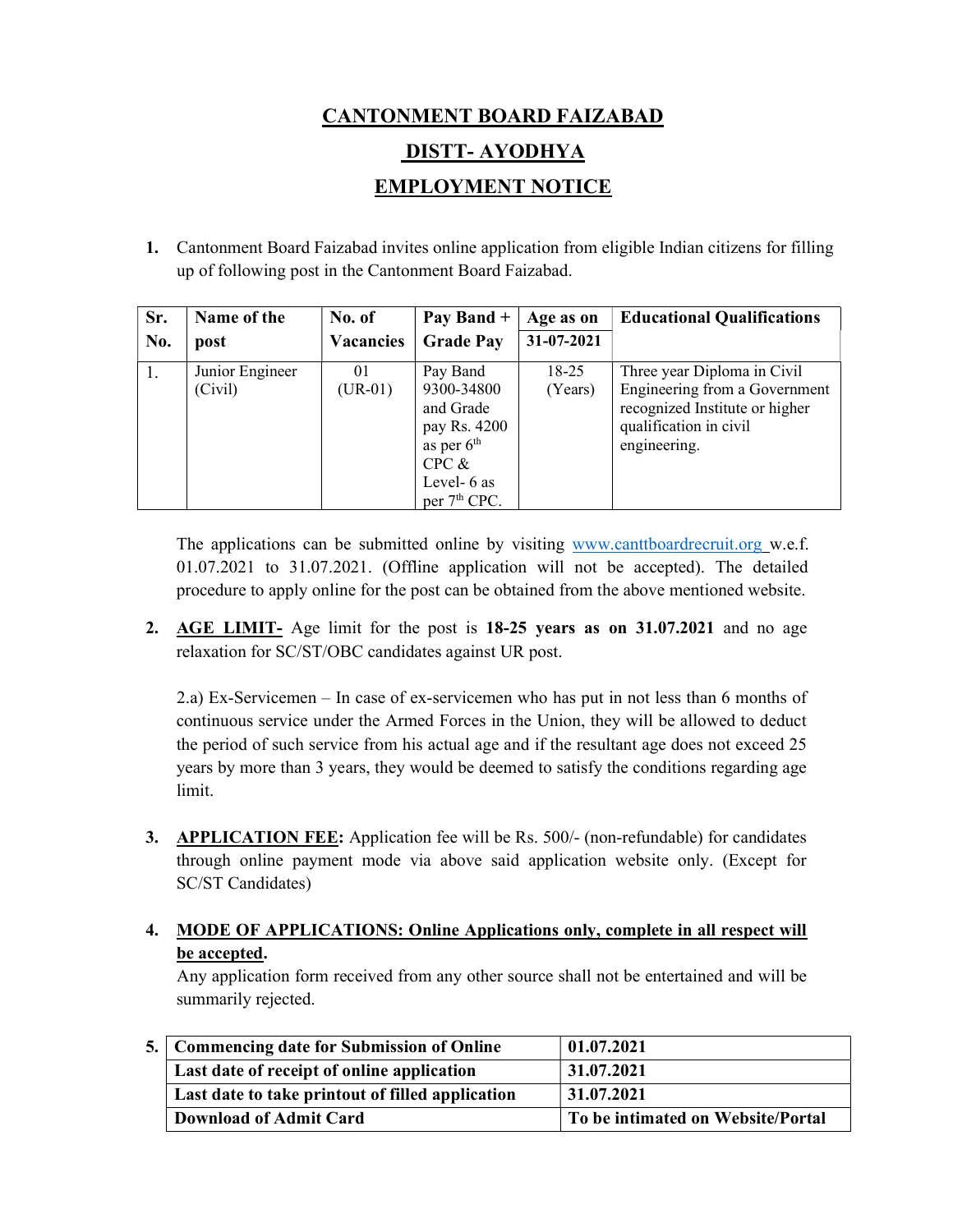Note – Applications which are incomplete in any respect, not accompanied by requisite photographs, Signature, essential qualification or without requisite fee or not properly filled are liable to be summarily rejected. No correspondence in this regard would be entertained by the Department.

6. ADMIT-CARD/CALL LETTER FOR WRITTEN TEST: - Application will be scrutinized and only eligible candidates would be intimated online at website/portal www.canttboardrecruit.org about the date, time and venue for conduct of Written Test. Further, the admit card will be generated online for eligible candidates, which can be downloaded by the candidates.

 Candidates are required to visit our website/portal www.canttboardrecruit.org regularly to check any information or any amendments or updates regarding said recruitment and time schedule for written test.

7. MODE OF SELECTION: - Selection will be subject to the performance of candidate in the under mentioned tests:-

 (a) Final selection and merit will be based on the written test. The written test will be of 100 marks on the basis of MCQ having duration of 2 Hours. Time & Venue for written test will be intimated on our website/portal www.canttboardrecruit.org in due course of time.

 (b) At the time of written Test, the candidates must bring proof of Testimonials, viz. Date of Birth/Identity proof and 02 recent passport size coloured photographs with him/her along with Admit Card.

 (c) Written Test – Marks obtained in written test will have 100% weightage in preparing the final merit list – Written test will comprise of Multiple Choice Objective type questions and will be in English  $\&$  Hindi. Answers to the questions will have to be marked on OMR Answer sheet.

#### (d) PENALTY FOR WRONG ANSWERS:

Candidates should note that there will be penalty (negative marking) of 0.33 marks for every wrong answer marked by a candidate in the written test.

#### (e) Minimum Qualifying Marks:

Candidates to note that there shall be minimum qualifying marks of 35 out of total 100 marks.

## 8. ELIGIBILITY CRITERIA :-

(i) The candidate must be a citizen of India.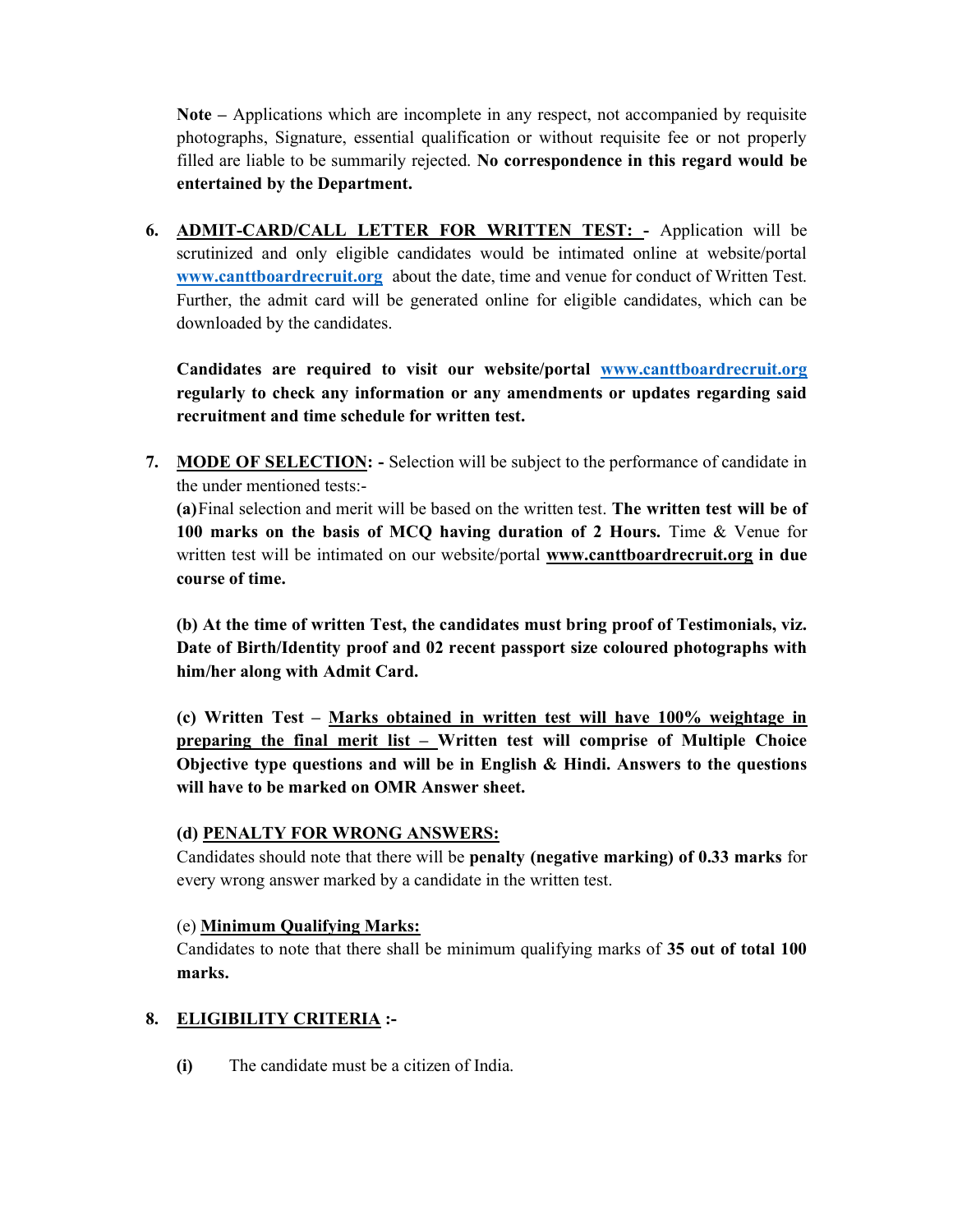(ii) The candidate must fulfill the educational qualification, age, etc. as stipulated in this advertisement.

#### (iii) Physical and Medical Standards :

- Candidates must be physically and medically fit according to the physical/medical standards of the Cantonment Board, Faizabad as per CFSR 1937.
- (iv) Candidates shall not apply more than one application.

### 9. GENERAL CONDITIONS:-

- a. The services of the appointed candidate/person will be governed under Cantt Fund Servant Rules, 1937, Cantonment Act, 2006 and pension rules as amended from time to time by the Central Govt. are applicable to employees of Cantt Boards.
- b. The appointment shall be made on probation for a period of 02 years and shall be confirmed after 02 years on satisfactory service.
- c. The applicant can apply through Online only. No application will be entertained after closing date. Administration will not be responsible for any server, internet failure.
- d. No TA/DA will be paid to the candidates for appearing for the written test.
- e. Department reserves the right to postpone/cancel/suspend/terminate the recruitment process without any prior notice/assigning any reason at any stage. No correspondence would be entertained in this regard.

#### 10. DOCUMENTS REQUIRED AT THE TIME OF SCRUTINY OF DOCUMENTS ALONG WITH ONLINE GENERATED APPLICATIONS:-

- a. After considering the merit list, the shortlisted candidates will be called for verification/scrutiny of documents. The following original Documents/certificates and two sets of self-attested copies along with hard copy of print out of online application are to be produced at that time:-
	- (i) Proof of Identity & Address.
	- (ii) Proof of Date of Birth-
	- (a) Marks sheet & Certificate of High School (Class-X) or equivalent, or
	- (b) Birth Certificate.
	- (iii) Educational Qualifications-
	- (a) Class X (High School) Certificate &Marks sheet or equivalent.
	- (b) Class XII (Intermediate) Certificate & Marks sheet (if applicable) or equivalent
	- (c) Three years Diploma Certificate Civil Engineering from a Government recognized Institute or higher qualification in civil engineering.
	- (iv) Caste Certificate (if Applicable)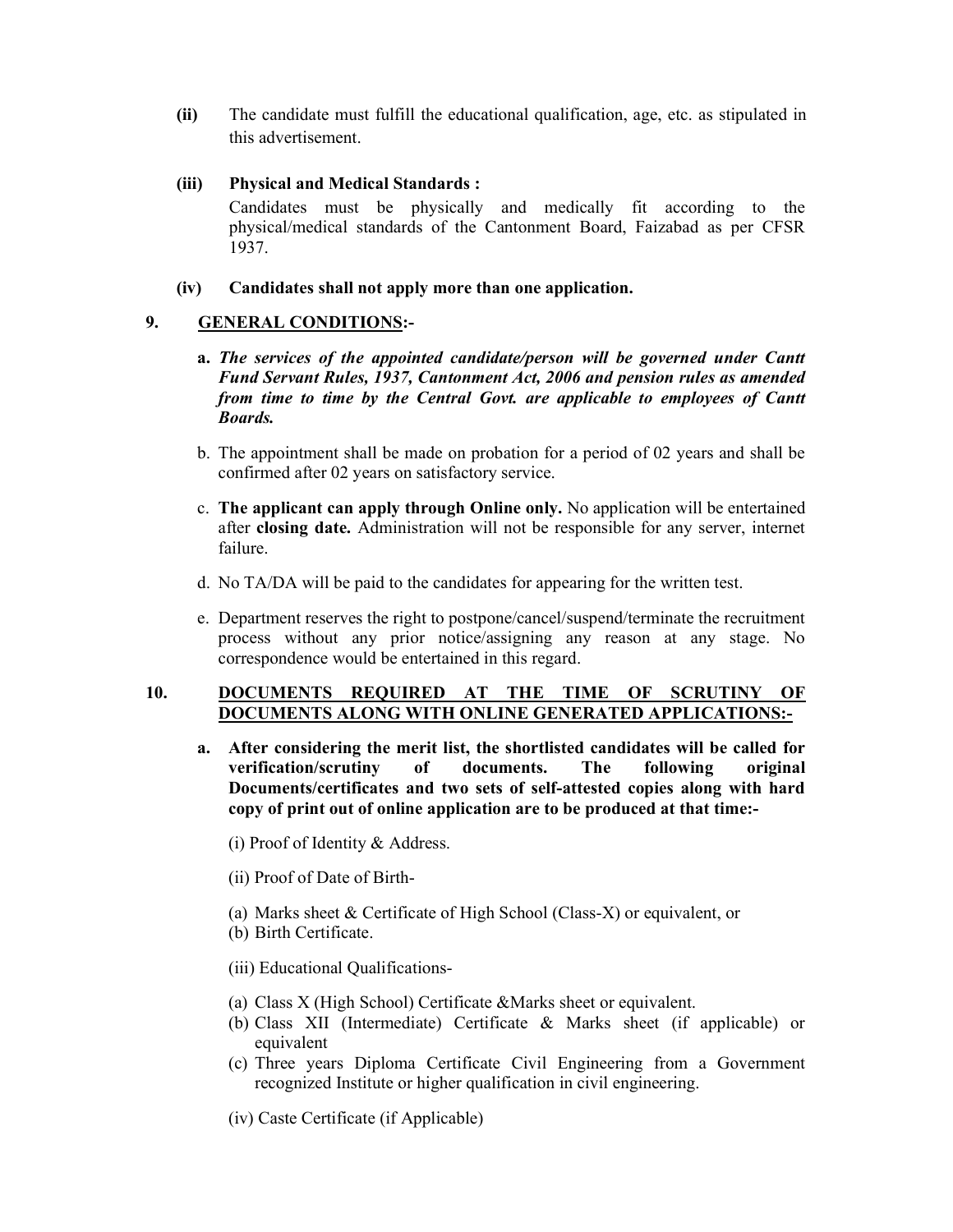(v) 02 latest coloured passport size photographs.

(vi) Ex-Serviceman Certificate (if Applicable)

- b. The original Documents as mentioned above of the shortlisted candidates, will be checked & verified at Cantt Board Office, Faizabad Cantt and further, the appointing authority will undertake an exercise of verification of character and antecedents of the Candidates.
- c. The appointment will be provisional and subject to verification of Character and antecedents of the Candidate.
- d. Candidates must carry the Original & photo copies of all the above documents for verification while appearing for scrutiny of documents.
- e. It may be noted that documents verification is just another stage in the selection process. Merely being called for verification of documents does not indicate that his/her name will also appear in the final merit list. Candidature of candidate may be cancelled at any stage of recruitment in case of violation of necessary instruction/candidates/eligibility.
- f. The vacancy advertised are provisional and liable to vary. The decision of the competent appointing authority would be final with regard to all matters connected with the recruitment including reserve the right to cancellation of recruitment process at any stage and no correspondence in this regard will be entertained.
- 11. REJECTION: The following acts/omission would render a candidate/application disqualified/rejected.
	- (a) Not meeting/Qualifying/Passing the laid down Mandatory Educational Qualification/Standards/Test.
	- (b) Furnishing of false, inaccurate or tampered information.
	- (c) Obtaining support for his candidature through unfair means.
	- (d) Impersonation by any person.
	- (e) Submitting fabricated/false documents.
	- (f) Making statements which are incorrect or false or suppressing material information.
	- (g) Resorting to any other irregular or improper means in connection with his candidature for the selection.
	- (h) Improper/incomplete filling of application form.
	- (i) More than one application submitted for the same post.
	- (j) Recommendation of any kind will be a disqualification for the post.

## 12. SELECTION WILL ALSO BE SUBJECT TO THE FOLLOWING CONDITIONS:-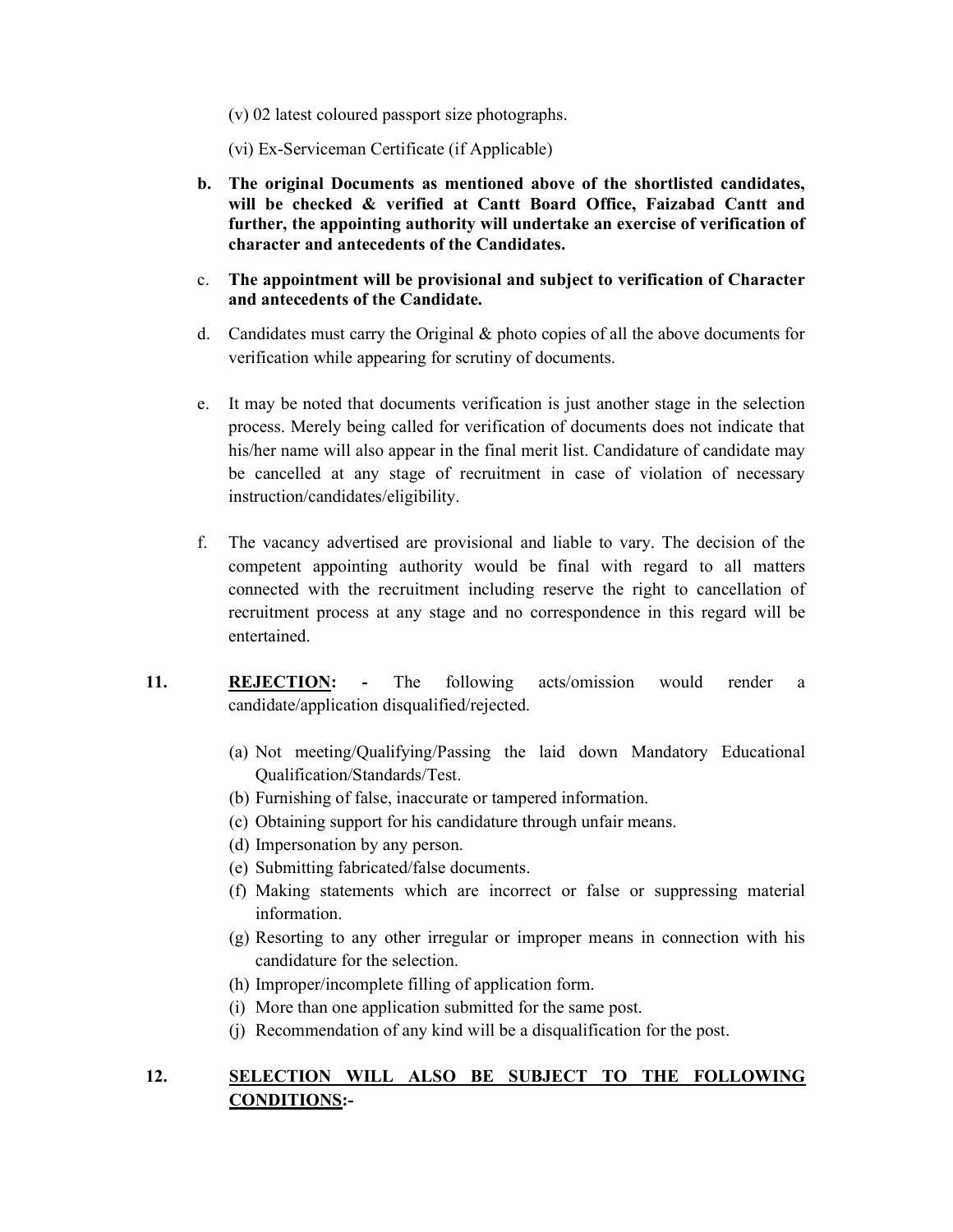- Medical Fitness Test.
- Verification of Character and Antecedents.
- Verification of Ex-Serviceman Certificate/Discharge Book.
- Verification of Educational qualification certificate & Experience Certificate.
- Verification of all Certificates/documents from issuing authority.

#### 13. HOW TO APPLY ONLINE FOR THE POST OF JUNIOR ENGINEER:-

- (1) (a) Before applying, the candidates are advised to go through this advertisement carefully in detail for determining their eligibility as per laid down criteria for the post.
	- (b) Candidates will be required to complete the Online Application Form, the instructions for which are available at the above mentioned site. The time gap to fill complete online application will be 30 minutes.
	- (c) Before starting the filling up of online application, the candidates must have his/her photograph and signature duly scanned in the jpg format.
	- (d) The admission at all the stages of the examination will be purely provisional subject to satisfying the prescribed eligibility conditions.
	- (e) Candidates are required to apply ONLINE at www.canttboardrecruit.org between 01.07.2021 up to 31.07.2021. No other means/mode of application will be accepted. Candidates are required to have valid e-mail identification and active mobile number and there should not be any change for contacting by this office.
- (2) For submission of application visit the website/portal at www.canttboardrecruit.org and click on 'New User registration.
	- (a) Select Faizabad from drop down option in the Cantt Board.
	- (b) Select the post to apply from the drop down option.
	- (c) Enter your Mobile Number (working) and click to get OTP.
	- (d) You will receive the OTP on your mobile.
	- (e) Thereafter, fill the OTP and validation code (CAPTCHA) and click on submit.
- (3) The procedure/steps for filling up of applications online is briefed below:-

#### STEP 1: Submission of Applicant's details.

- STEP 2: Uploading of scanned Photograph and Signature.
- STEP 3: Payment of application fee online (if applicable).
- (4) The application shall be treated complete only if all the three mandatory Steps (Steps-1, Step-2 and Step-3 are completed successfully.
- (5) In case candidates are not able to submit fee by closing date, or the application is otherwise is incomplete, his/her candidature will summarily be rejected.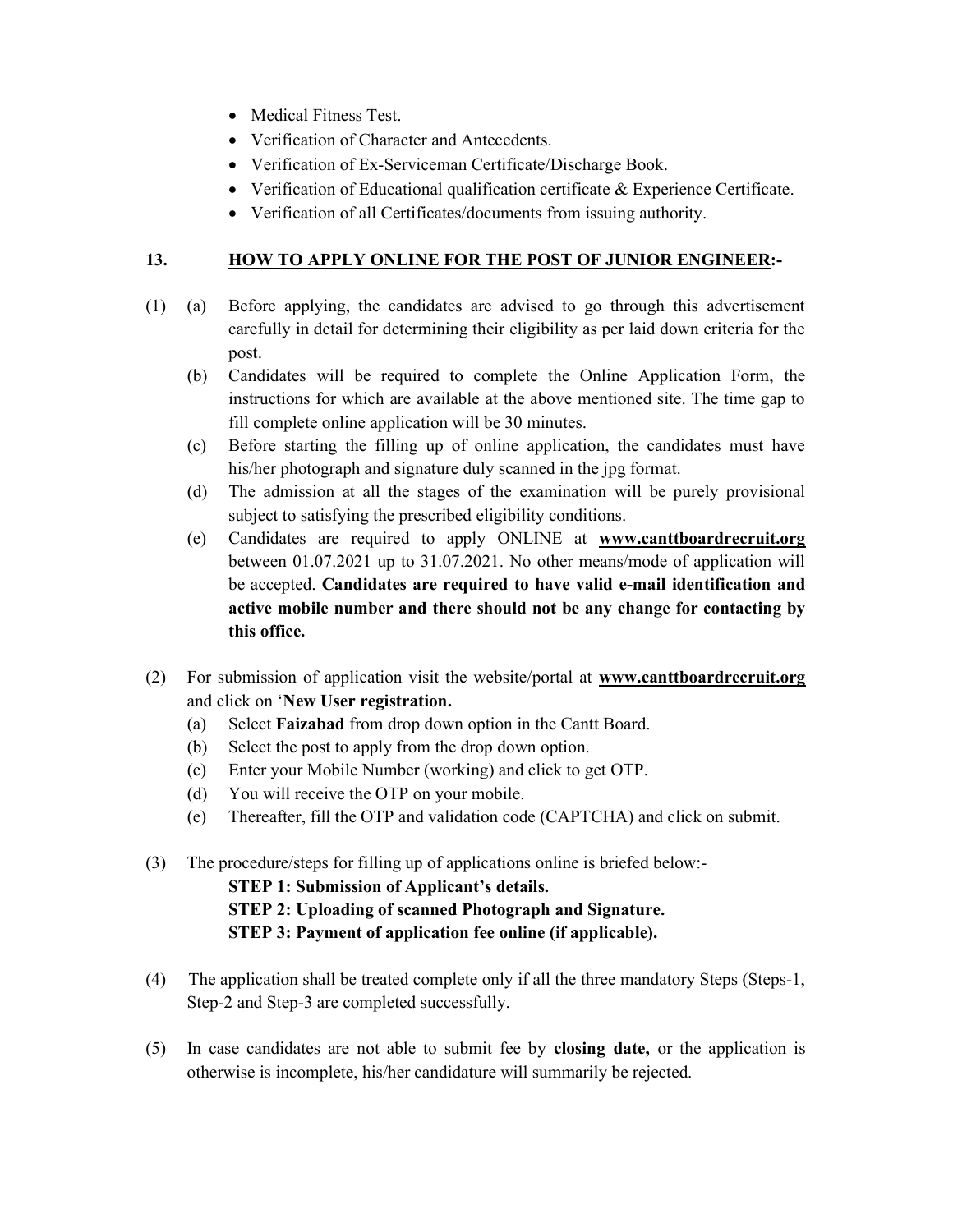- (6) Applicant can view the Application details from the already registered User section available on the home page by providing Application Number and Email Id. Applicant is required to ensure that Photograph & signature is visible and fee status changes to paid otherwise application will be treated as incomplete and summarily rejected.
- (7) Checklist; Following Document(s) should be kept handy before applying online: a) Credit Card/Debit Card/Bank Details. b) Scanned image of Photograph (JPG format, size between 20-40 KB). c) Scanned image of Signature (JPG format, size between 10-20 KB).
- (8) For further details and online application. Please log on to our website/Portal: www.canttboardrecruit.or
- (9) The vacancies advertised are provisional and likely to be permanent. Decision of the Competent Authority would be final with regards to all matters connected with the Recruitment including cancellation of recruitment process at any stage and no Correspondence in this regard will be entertained.
- (10) After submitting the Online Application, the candidates are required to preserve the Print out of the finally submitted Online Application for the post Applied for.
- (11) The Candidates are advised to submit the Online Application well in advance without waiting for closing date.
- (12) Neither the Print out nor any documents should be sent to this office while Applying for the post.
- (13) Applicants should avoid submitting multiple applications for said post.

# 14. CHARTER OF DUTIES/JOB PROFILE OF POST OF JUNIOR ENGINEER (CIVIL).

- (i) Monitoring of old grant/Lease site/Encroachment/Unauthorized construction.
- (ii) Maintenance and Updating of General Land Register (GLR).
- (iii) Lease related works (renewal, determination, etc.).
- (iv) Mutation/Transfer of property related works.
- (v) Management of Public Works and Works Contract.
- (vi) Preparation of estimates, tender documents related to public works.
- (vii) Management of civic infrastructure, Cantt Fund Properties viz STP/sewerage, Drainage, Roads, Parks, Street Lighting, Water Supply, Stadium, etc
- (viii) Preparation of STR.
- (ix) Survey/ Creation/maintenance of surveyed shape files.
- (x) BISAG/GIS Work.
- (xi) Complaints related to above mentioned duties.
- (xii) CB Data related to respective duties.
- (xiii) eChhawani works related to respective duties.
- (xiv) Any other duties and responsibilities allocated by CEO/Cantt. Board as per the administrative requirements of Faizabad Cantt. Board.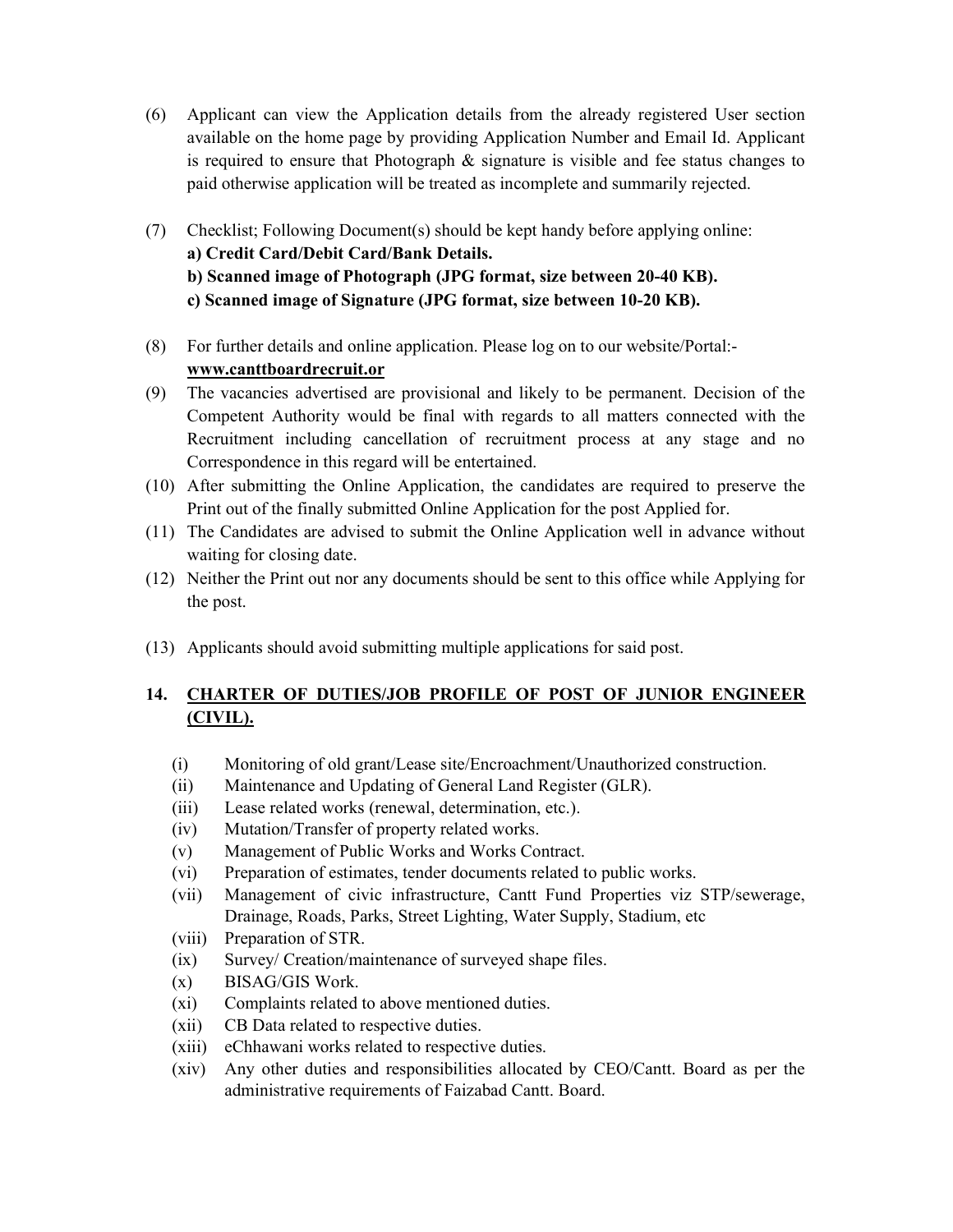#### 15. IMPORTANT INSTRUCTIONS.

- i) The decision of CEO/Cantonment Board, Faizabad in all matters relating to acceptance or rejection of an application, eligibility/ suitability of a candidate shall be final and binding for all the candidates.
- ii) The candidates should have a valid email ID a working mobile number for applying for the examination. The applicants are advised not to change the email ID or Mobile number during the process of recruitment. They are also advised not to give mobile number/ email Id or any unknown person to avoid any complication.
- iii) After the examination details regarding marks obtained by each candidate will be put up on the website of the Cantonment Board, Faizabad.
- iv) The applicant can login at any time on the website/portal i.e. www.canttboardrecruit.org using his/her application number at any time to check any update regarding the examination.
- v) The admit cards of provisionally eligible candidates will be uploaded on the website www.canttboardrecruit.org. The candidates will have to download the admit cards from there only as no hard copy of admit card will be sent to the applicants by post or by email.
- vi) Any doubts/clarifications regarding the application can be clarified from the office of the Cantonment Board, Faizabad on any working day between working hours. The Contact number and email address of this office are given below:-
	- (1) Phone number 05278- 224325, 220262
	- (2) Email ID-cbfaizabad@gmail.com,
- vii) The candidates are advised to visit the website regularly to be in touch with any information/updation regarding the examination.
- viii) Any corrigendum/changes regarding the examination will only be notified through the website **www.canttboardrecruit.org** and no other medium of giving information to candidates will be incorporated.
- ix) The exact date of the written test will be updated through the website www.canttboardrecruit.org. The candidates are advised to check the website regularly.

#### 16. GENERAL INSTRUCTIONS FOR CANDIDATES.

(i) The Appointing authority makes provisional selection of the candidates on the basis of information provided in the application and documents/certificates provided by the candidate at the time of scrutiny and subsequently, the Appointing Authority verifies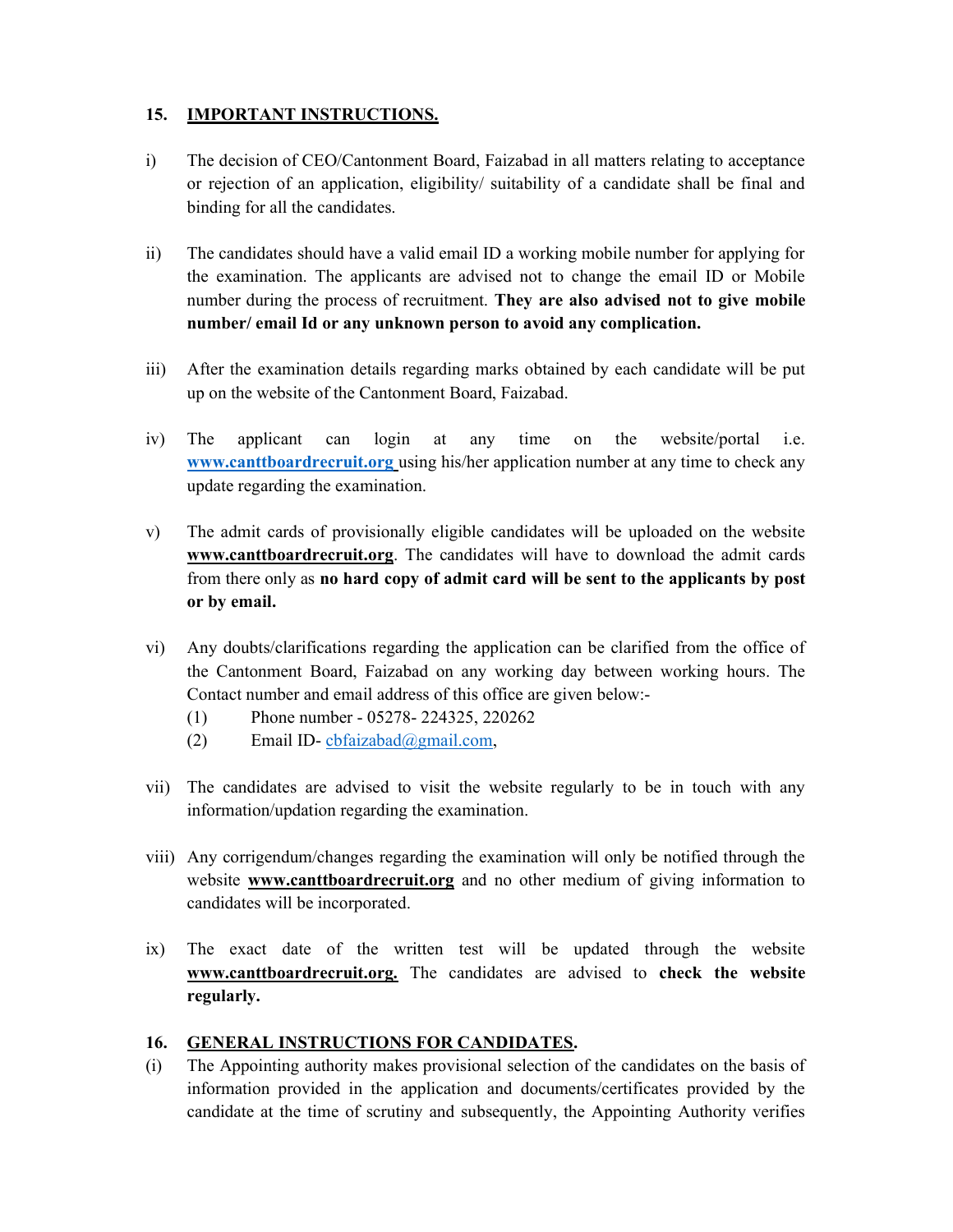and satisfies itself about the authenticity of documents/certificates and eligibility as per the Recruitment Rules before finally appointing the candidates. Therefore, the provisional selection of candidates confers on him/her no right of appointment unless the Appointing Authority is satisfied after such inquiry as may be considered necessary that the candidate is suitable in all respect for appointment to the post.

- (ii) The services of the selected candidates on appointment will be governed by the provisions of Cantt Fund Servant Rules 1937 as amended from time to time, Cantonments Act 2006 and Govt. Instructions issued from time to time.
- (iii) The candidate should not have been convicted by any court of law. Also No Disciplinary/Vigilance case should be contemplated/pending against the candidates already serving in Govt. Organizations.
- (iv) The vacancies advertised are provisional and likely to be permanent. In case the vacancy position is reduced to any number, the Board is not liable to compensate the applicant for any consequential damage/loss.
- (v) The appointing authority/Board reserves the right to reject the candidature of any ineligible candidate at any stage of recruitment.
- (vi) The appointing authority reserves the right to cancel a part of or entire process of examination or a part of it due to administrative reasons(s) and in case of unfair means, cheating or other irregularities/malpractice noticed by the appointing authority. The appointing authority also reserves the right to cancel or set up a new examination centre and divert the candidates to appear at that examination centre if required.
- (vii) No correspondence in regard to the appointment will be entertained.
- (viii) No representation on any grounds for non-appearance for the written test by the candidates will be entertained and his/her candidature will not be considered in such an eventually.
- (ix) TA/DA will not be admissible for attending tests as the case may be.
- (x) The appointing authority reserves the right to cancel any centre of exam and ask the candidates of that centre to appear at another centre. No request for change in date, time and centre of exam will be accepted under any circumstances.
- (xi) The candidate of the candidate to the written test and entirely provisional and subject to the outcome of any direct/decision/order/pronouncement of court of law and mere issue of Admit card or appearance at examination does not entitle him/her to any claim for the post.
- (xii) The OMR Answer Sheet. Which must be handed over to the invigilator after completion of Examination as mentioned therein.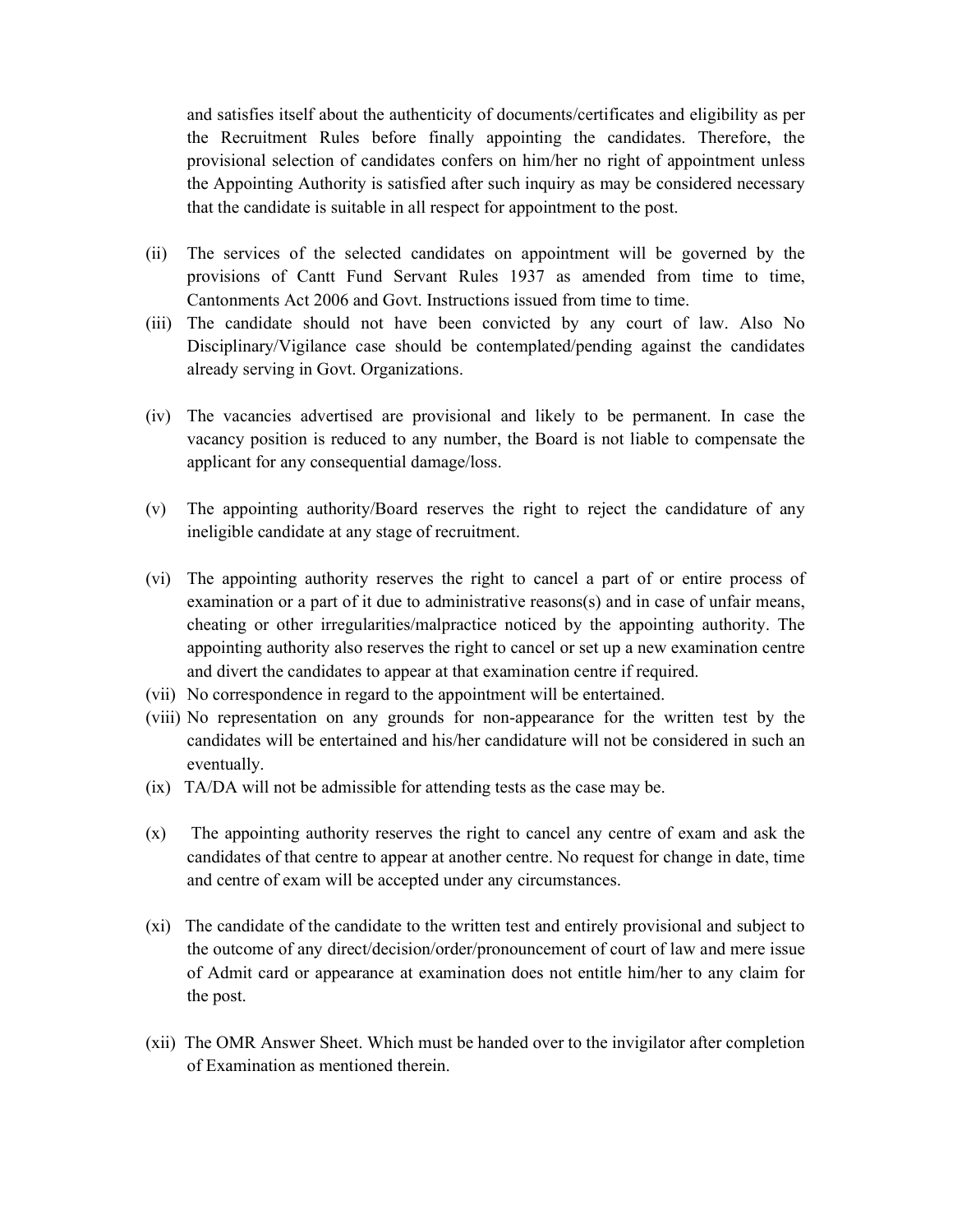- (xiii) The Candidates should scrupulously follow the instructions given by the Centre-In-Charge, Invigilators and all examination functionaries at every stage of exam. If a candidate violates the instructions, his/her candidature will be cancelled.
- (xiv) The candidates will sign on the Admit card at the prescribed space in the presence of invigilators & thereafter the invigilator will also sign on the Admit Card at the prescribed space. The candidate is also required to sign on the attendance sheet and OMR sheet in the presence of Invigilator. The invigilator shall also sign on the same at the prescribed space.
- (xv) The OMR answer sheets will be collected by the Invigilator immediately after expiry of prescribed time for Examination and will be handed over to the Centre-In-Charge.
- (xvi) After the examination is over, the candidate should hand over the OMR Answer Sheet to the Invigilator before leaving the room. Any candidate who does not return the OMR Answer Sheet or is found attempting to take the OMR sheet outside the examination hall or pass on the OMR Answer Sheet to someone else inside the examination hall will be disqualified and the appointing authority may take further appropriate action against him/her as per rules. Question papers may be taken by the candidates.
- (xvii) The appointing authority reserves the right to cancel or modify the advertisement or part of it at any stage. The number of vacancies is provisional and subject to change (increase or decrease).
- (xviii) Use of Laptop, Palmtop, other Digital /Electronics Instrumental /Mobile /Cell Phone, Paper etc are not allowed. In case of any candidates caught fount to be in possession of any gadgets/instrument, he/she would be debarred from the examinations and legal proceedings can also be initiated against the candidates. However, candidates are allowed to bring calculators of casio fx- 115 of fx- 991 models or below.
- (xix) Candidates are advised not to bring any of the above gadgets in the examination centre as no arrangements for keeping any security of these items would be available at the centres.
- (xx) Candidates are required to visit our website www.canttboardrecruit.org regularly to check the latest updates, corrigendum, Downloading of Admit Card, Time & Date schedule for written test and other information regarding requirement process.
- (xxi) All the candidates should be present at the examination venue 30 minutes prior before the schedule time.

#### (xxii). SYLLABUS FOR WRITTEN TEST.

There question paper shall be of 02 Hours duration of 100 marks consisting of 100 questions of objective type (multiple choice questions) of the respective discipline as